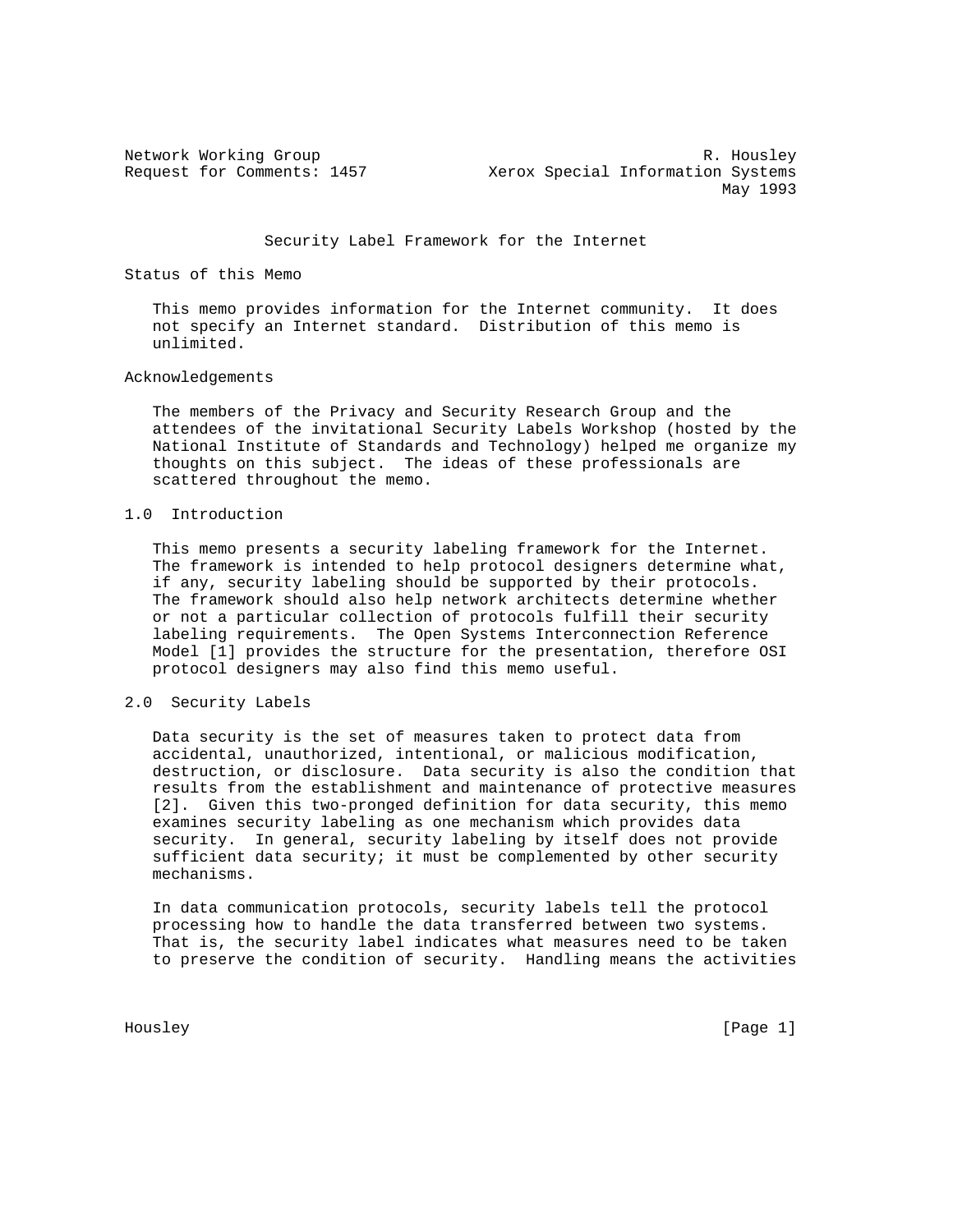performed on data such as collecting, processing, transferring, storing, retrieving, sorting, transmitting, disseminating, and controlling [3].

 The definition of data security includes protection from modification and destruction. In computer systems, this is protection from writing and deleting. These protections implement the data integrity service defined in the OSI Security Architecture [4].

 Biba [5] has defined a data integrity model which includes security labels. The Biba model specifies rule-based controls for writing and deleting necessary to preserve data integrity. The model also specifies rule-based controls for reading to prevent a high integrity process from relying on data that has less integrity than the process.

 The definition of data security also includes protection from disclosure. In computer systems, this is protection from reading. This protection is the data confidentiality service defined in the OSI Security Architecture [4].

 Bell and LaPadula [6] defined a data confidentiality model which includes security labels. The Bell and LaPadula model specifies rule-based controls for reading necessary to preserve data confidentiality. The model also specifies rule-based controls for writing to ensure that data is not copied to a container where confidentiality can not be guaranteed.

 In both the Biba model and the Bell and LaPadula model, the security label is an attribute of the data. In general, the security label associated with the data remains constant. Exceptions will be discussed later in the memo, but relabeling is always the result of some network entity handling the data. Since the security label is an attribute of data, it should be bound to the data. When data moves through the network, the integrity security service [4] is generally used to accomplish this binding. If the communications environment does not include a protocol which provides the integrity security service to bind the security label to the data, then the communications environment should include other mechanisms to preserve this binding.

# 2.1 Integrity Labels

 Integrity labels are security labels which support data integrity models, like the Biba model. The integrity label tells the degree of confidence that may be placed in the data and also indicates which measures the data requires for protection from modification and destruction.

Housley [Page 2]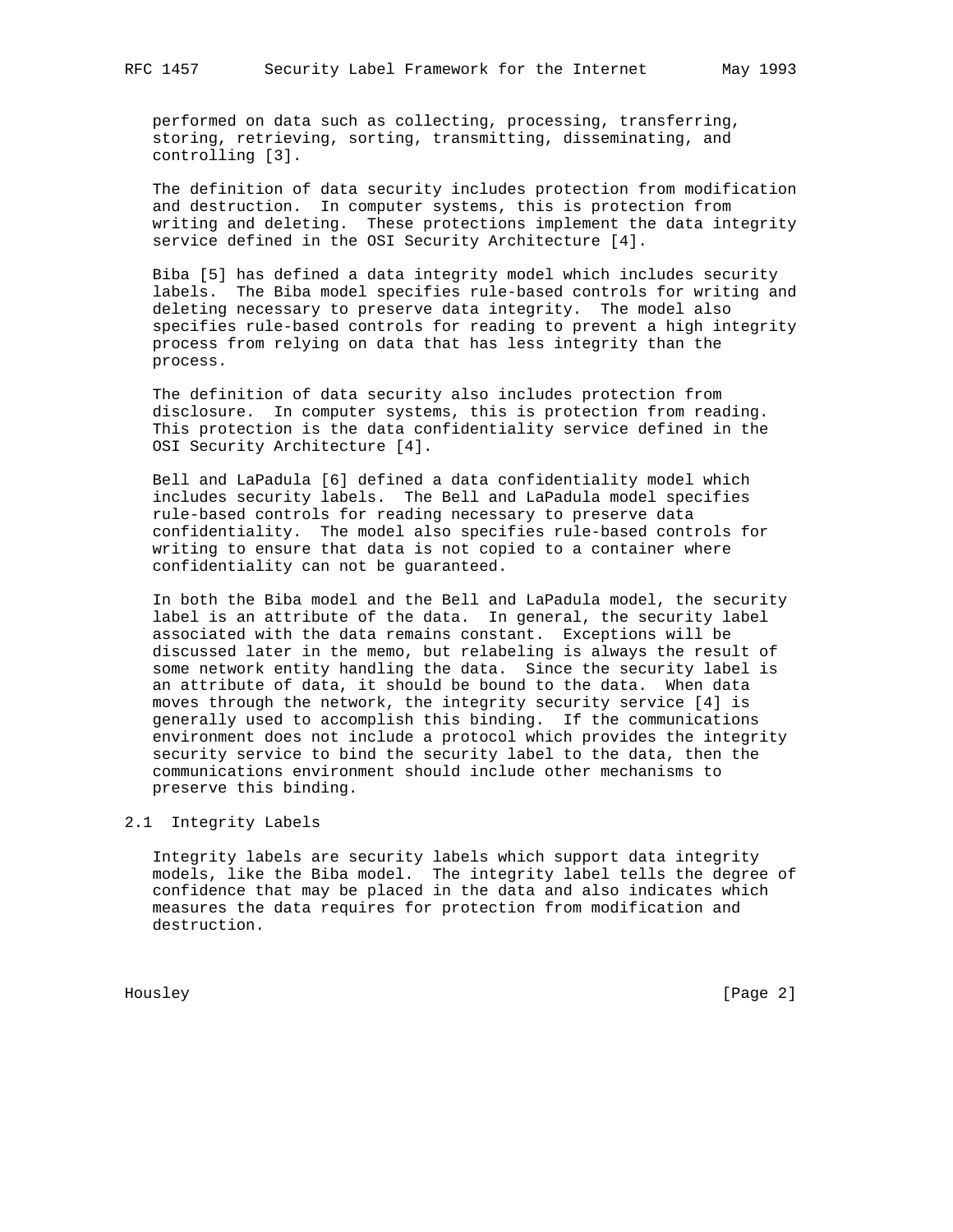As data moves through the network, the confidence that may be placed in that data may change as a result of being handled by various network components. Therefore, the integrity label is a function of the integrity of the data before being transmitted on the network and the path that the data takes through the network. The confidence that may be placed in data does not increase because it was transferred across a network, but the confidence that may be placed in data may decrease as a result of being handled by arbitrary network components. Entities are assigned integrity labels which indicate how much confidence may be placed in data that is handled by them. Thus, when data is handled by an entity with an integrity label lower than the integrity label of the data, the data is relabeled with the integrity label of the entity. Such relabeling should be avoided by limiting the possible paths that data may take through the network to those where the data will be handled only by entities with the same or a higher integrity label than the data.

 When integrity labels are used, each of the systems on a network must implement the integrity model and the protocol suite must transfer the integrity label with the data, if the confidence of the data is to be maintained throughout the network. Each of the systems on a network may have its own internal representation for a integrity label, but the protocols must provide common syntax and semantics for the transfer of the integrity label, as well as the data itself. To date, no protocols have been standardized which include integrity labels in the protocol control information.

#### 2.2 Sensitivity Labels

 Sensitivity labels are security labels which support data confidentiality models, like the Bell and LaPadula model. The sensitivity label tells the amount of damage that will result from the disclosure of the data and also indicates which measures the data requires for protection from disclosure. The amount of damage that results from unauthorized disclosure depends on who obtains the data; the sensitivity label should reflect the worst case.

 As data moves through the network, it is processed by various network components and may be mixed with data of differing sensitivity. If these network components are not trusted to segregate data of differing sensitivities, then all of the data processed by those components must be handled as the most sensitive data processed by those network components. For example, poor buffer management may append highly sensitive data to the end of a protocol data unit that was otherwise publicly releasable. Therefore, the sensitivity label is a function of the sensitivity of the data before being transmitted on the network and the most sensitive data handled by the network components, and the trustworthiness of those network components. The

Housley [Page 3]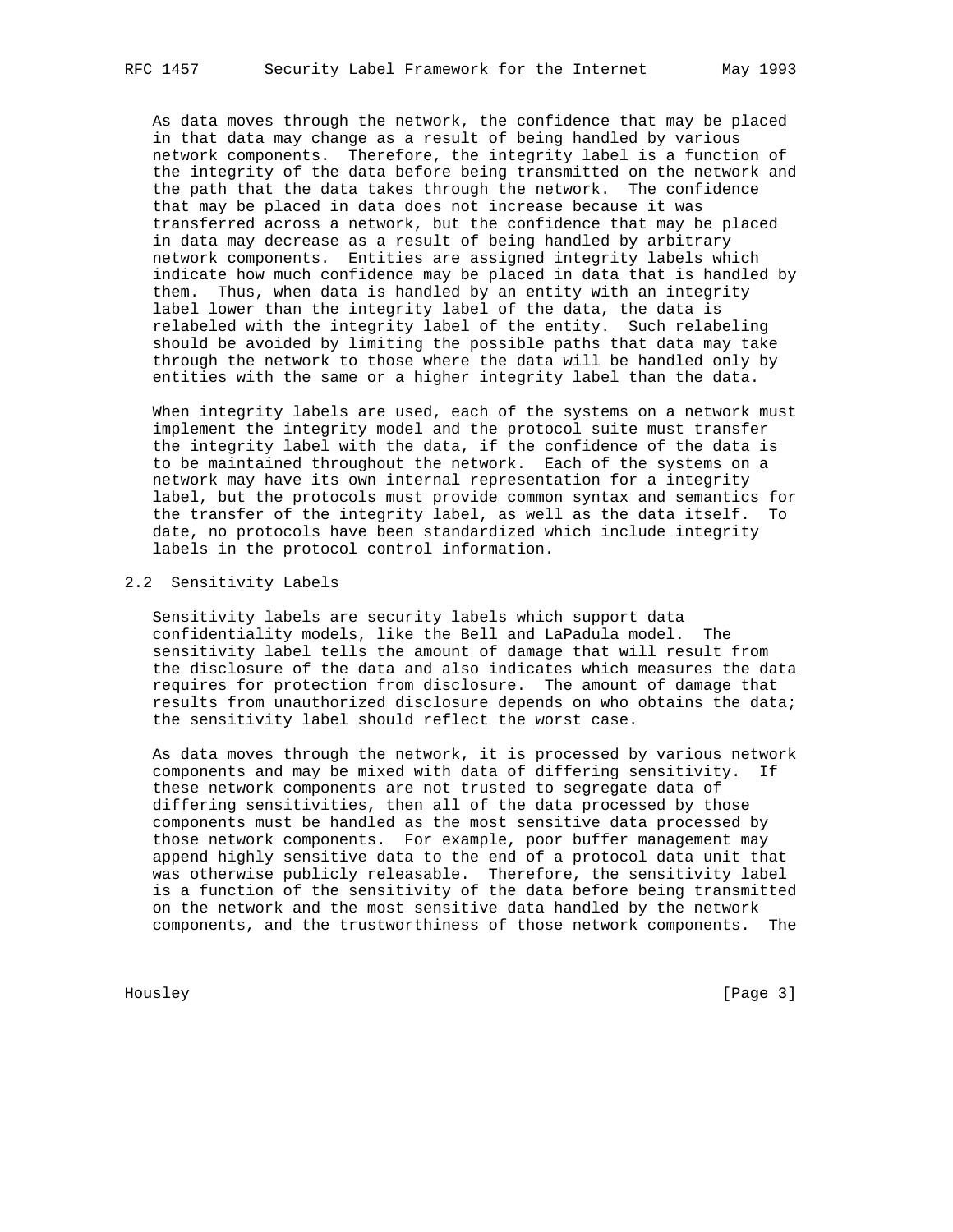amount of damage that will result from the disclosure of the data does not decrease because it was transferred across a network, but the amount of damage that will result from the disclosure of the data may increase as a result of being mixed with more sensitive data by arbitrary network components. Thus, when data is handled by an untrusted entity with a sensitivity label higher than the sensitivity label of the data, the data is relabeled with the higher sensitivity label. Such relabeling should be avoided by limiting the possible paths that data may take through the network to those where the data will be handled only by entities with the same sensitivity label as the data or by using trustworthy network components. Entities with lower sensitivity labels may not handle the data because this would be disclosure.

 When sensitivity labels are used, each of the systems on a network must implement the sensitivity model and the protocol suite must transfer the sensitivity label with the data, if the protection from disclosure is to be maintained throughout the network. Each of the systems on a network may have its own internal representation for a sensitivity label, but the protocols must provide common syntax and semantics for the transfer of the sensitivity label, as well as the data itself. Sensitivity labels, like the ones provided by the IP Security Option (IPSO) [7], have been used in a few networks for years.

3.0 Security Label Usage

 The Internet includes two major types of systems: end systems and intermediate systems [1]. These terms should be familiar to the reader. For this discussion, the definition of intermediate system is understood to include routers, packet switches, and bridges. End systems and intermediate systems use security labels differently.

### 3.1 End System Security Label Usage

 When two end systems communicate, common security label syntax and semantics are needed. The security label, as an attribute of the data, indicates what measures need to be taken to preserve the condition of security. The security label must communicate all of the integrity and confidentiality handling requirements. These requirements can become very complex.

 Some operating systems label the data they process. These security labels are not part of the data; they are attributes of the data. Some database management systems (DBMSs) perform similar labeling. The format of these security labels is a local matter, but they are usually in a format different than the one used by the data communication protocols. Security labels must be translated by these

Housley [Page 4]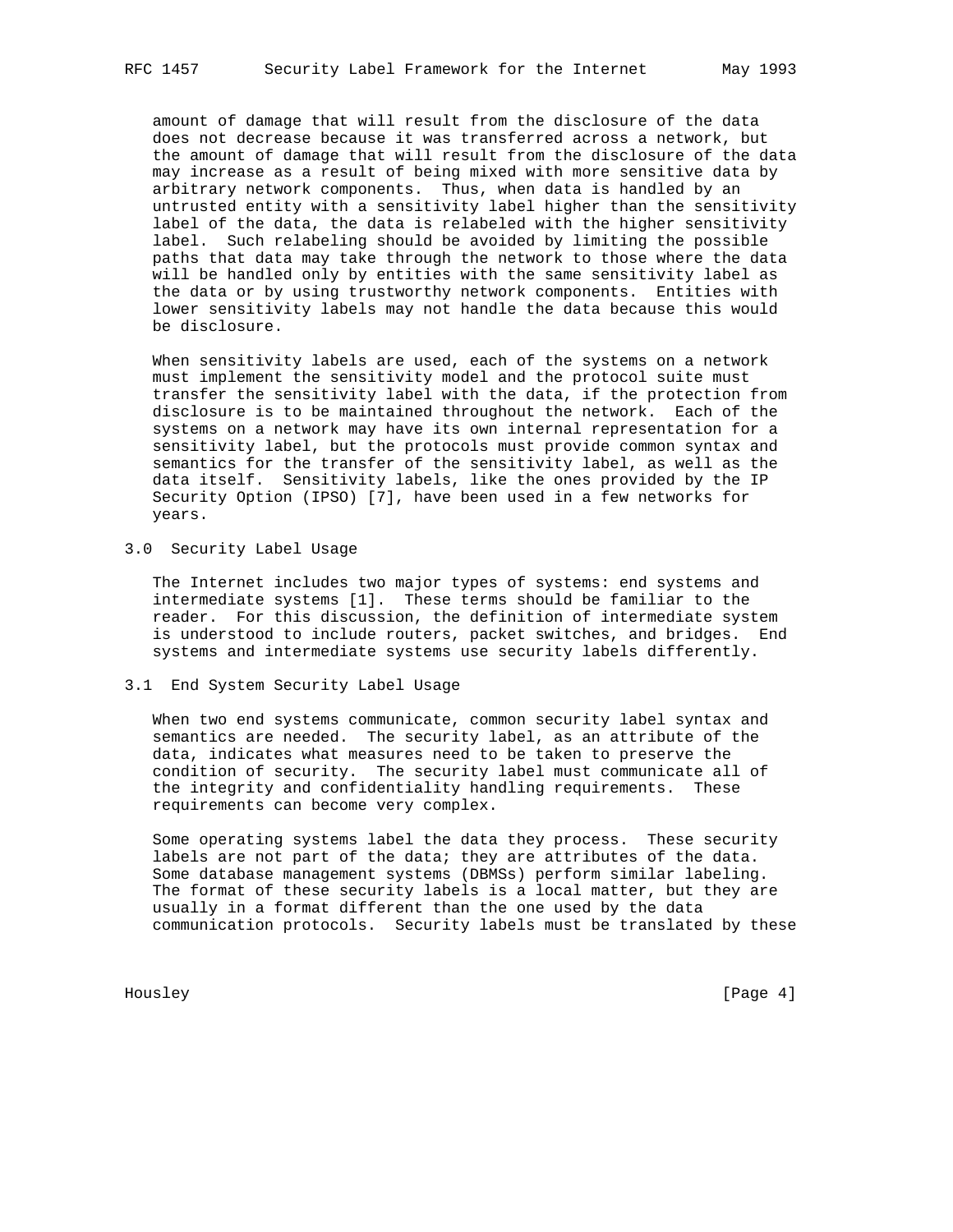operating systems and DBMSs between the local format and the format used in the data communication protocols without any loss of meaning.

 Trusted operating systems that implement rule-based access control policies require security labels on the data they import [8,9]. These security labels permit the Trusted Computing Base (TCB) in the end system to perform trusted demultiplexing. That is, the traffic is relayed from the TCB to a process only if the process has sufficient authorization for the data. In most cases, the TCB must first translate the security label into the local syntax before it can make the access control decision.

## 3.2 Intermediate System Security Label Usage

 This section discusses "user" data security labels within the intermediate system. The labeling requirements associated with intermediate system-to-end system (IS-ES) traffic, intermediate system-to-intermediate system (IS-IS) traffic, and intermediate system-to-network management (IS-NM) traffic are not included in this discussion.

 Intermediate systems may make routing choices or discard traffic based on the security label. The security label used by the intermediate system should contain only enough information to make the routing/discard decision and may be a subset of the security label used by the end system. Some portions of the label may not effect routing decisions, but they may effect processing done within the end system.

 In the Internet today, very few intermediate systems actually make access control decisions. For performance reasons, only those intermediate systems which do make access control decisions should be burdened with parsing the security label. That is, information hiding principles apply. Further, security labels which are to be parsed only by end systems should not be visible to physical, data link, or network layer protocols, where intermediate systems will have to examine them.

 Intermediate systems do not usually translate the security labels to a local format. They use them "as is" to make their routing/discard decisions. However, when two classification authorities share a network by bilateral agreement, the intermediate systems may be required to perform security label translation. Security label translations should be avoided whenever possible by using a security label format that is supported by all systems that will process the security label. Since end systems do not generally know which intermediate systems will process their traffic, security label translation cannot always be avoided.

Housley [Page 5]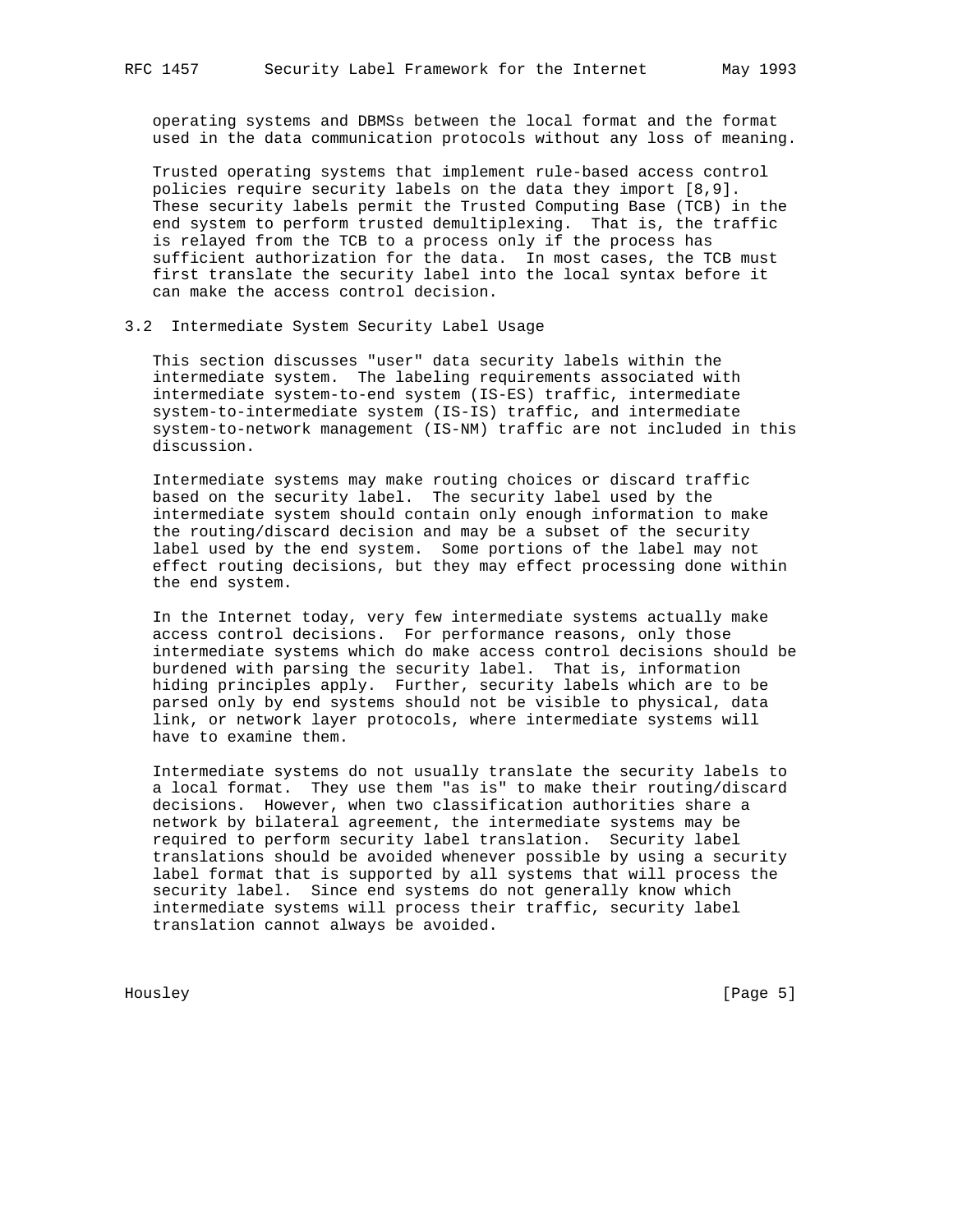Since security labels which are to be parsed only by end systems should not be carried by protocols interpreted by intermediate systems, such security labels should be carried by upper layer protocols, and end systems which use different formats for such security labels cannot rely on an intermediate systems to perform security label translation. Neither the Internet nor the OSI architecture includes such transformation functions in the transport, session, or presentation layer, which means that application layer gateways should be used to translate between different end system security label formats. Such application gateways should be avoided because they impinge on operation, especially when otherwise compatible protocols are used. This complication is another reason why the use of a security label format that is supported by all systems is desirable. A standard label syntax with registered security label semantics goes a long way toward avoiding security label translation [10].

4.0 Approaches to Labeling

 There are several tradeoffs to be made when determining how a particular network will perform security labeling. Explicit or implicit labels can be used. Also, security labels can either be connectionless or connection-oriented. A combination of these alternatives may be appropriate.

4.1 Explicit Versus Implicit Security Labels

 Explicit security labels are actual bits in the protocol control information (PCI). The IP Security Option (IPSO) is an example of an explicit security label [7]. Explicit security labels may be either connectionless or connection-oriented. The syntax and semantics of the explicit security label may be either tightly or loosely coupled. If the syntax and semantics are tightly coupled, then the explicit security label format supports a single security policy. If the syntax and semantics are loosely coupled, then the explicit security label format can support multiple security policies through registration. In both cases, software enforces the security policy, but the label parsing software can be written once if the syntax and semantics are loosely coupled. Fixed length explicit security label format parsers are generally faster than parsers for variable length formats. Intermediate systems suffer less performance impact when fixed length explicit security labels can be used, but end systems often need variable length explicit security labels to express data handling requirements.

 Implicit security labels are not actual bits in the PCI; instead, some attribute is used to determine the security label. For example, the choice of cryptographic key in the SP4 protocol [11] can

Housley [Page 6]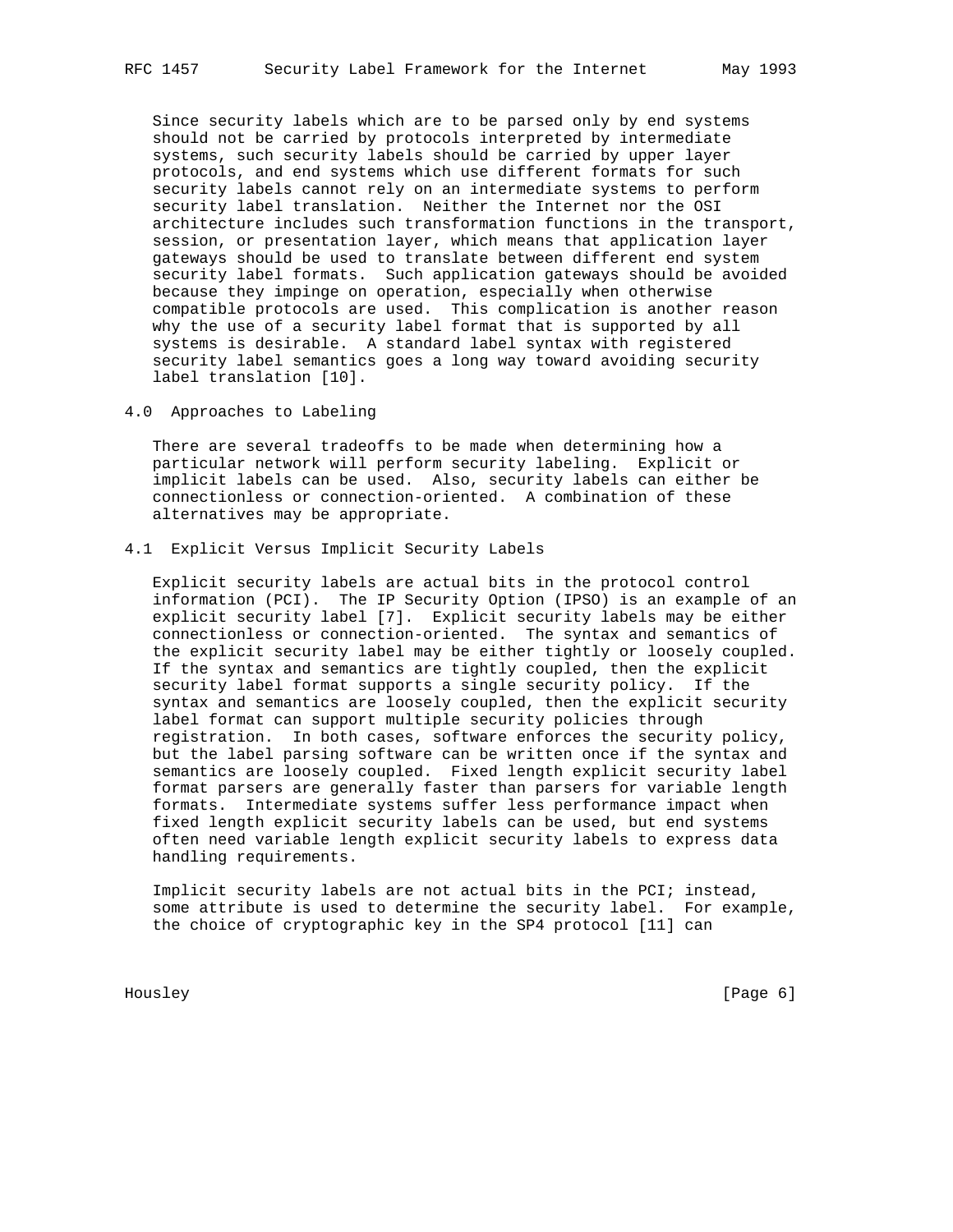determine the security label. Implicit security labels may be either connectionless or connection-oriented.

### 4.2 Connectionless Versus Connection-oriented Security Labels

 When connectionless security labels are used, the security label appears in every protocol data unit (PDU). The IP Security Option (IPSO) [7] is an example of connectionless labeling. All protocols have limits on the size of their PCI, and the explicit security label cannot exceed this size limit. It cannot use the entire PCI space either; the protocol has other fields that must be transferred as well. This size limitation may prohibit explicit connectionless security labels from meeting the requirements of end systems. However, the requirements of intermediate systems are more easily satisfied by explicit connectionless security labels.

 Connection-oriented security labels are attributes of virtual circuits, connections, and associations. For simplicity, all of these are subsequently referred to as connections. Connection oriented security labels are used when the SDNS Key Management Protocol (KMP) [12] is used to associate security labels with each of the transport connection protected by the SP4 protocol [10,11] (using SP4C). The security label is defined at connection establishment, and all data transferred over the connection inherits that security label. This approach is more compatible with end system requirements than intermediate system requirements. One noteworthy exception is X.25 packets switches; these intermediate systems could associate connection-oriented labels with each virtual circuit.

 Connectionless security labels may be used in conjunction with connectionless or connection-oriented data transfer protocols. However, connection-oriented security labels may only be used in conjunction with connection-oriented data transfer protocols.

5.0 Labeling Within the OSI Reference Model

 This section examines each of the seven OSI layers with respect to security labels.

5.1 Layer 1, The Physical Layer

 Explicit security labels are not possible in the Physical Layer. The Physical Layer does not include any protocol control information (PCI), so there is no place to include the bits which represent the label.

 Implicit security labels are possible in the Physical Layer. For example, all of the data that comes in through a particular physical

Housley [Page 7]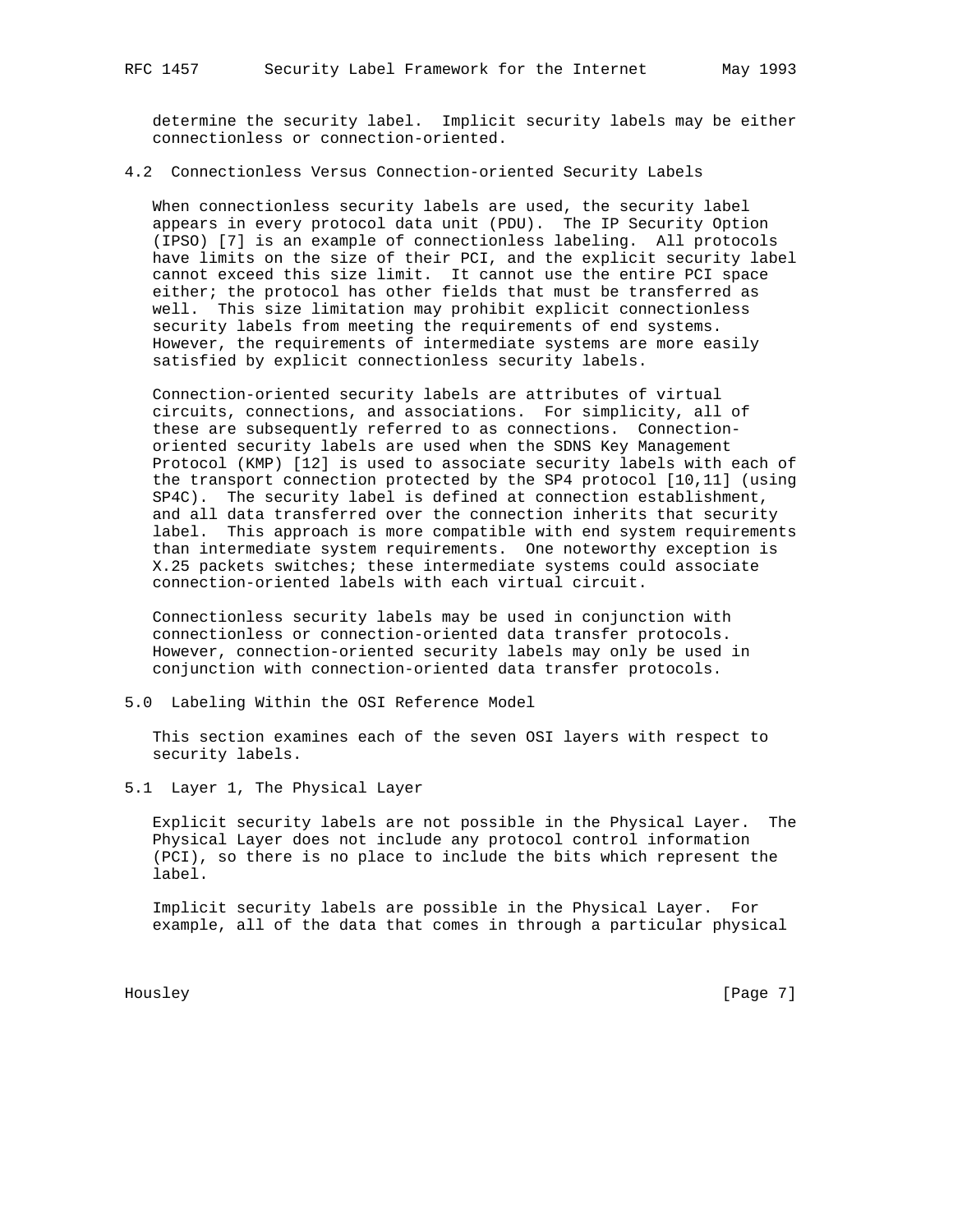port could inherit one security label. Most Physical Layer communication is connectionless, supporting only bit-at-a-time or byte-at-a-time operations. Thus, these implicit security labels are connectionless.

 Implicit security labels in the Physical Layer may be used to meet the requirements of either end systems or intermediate systems so long as the communication is single level. That is, only one security label is associated with all of the data received or transmitted through the physical connection.

### 5.2 Layer 2, The Data Link Layer

 Explicit security labels are possible in the Data Link Layer. In fact, the IEEE 802.2 Working Group is currently working on an optional security label standard for the Logical Link Control (LLC) protocol (IEEE 802.2) [13]. These labels will optionally appear in each LLC frame. These are connectionless security labels.

 Explicit connection-oriented security labels are also possible in the Data Link Layer. One could imagine a security label standard which worked with LLC Type II.

 Of course, implicit security labels are also possible in the Data Link Layer. Such labels could be either connectionless or connection-oriented. One attribute that might be used in IEEE 802.3 (CSMA/CD) [14] to determine the implicit security label is the source address of the frame.

 Security labels in the Data Link Layer may be used to meet the requirements of end systems and intermediate systems (especially bridges). Explicit security labels in this layer tend to be small because the protocol headers for data link layer protocols are themselves small. Therefore, when end systems require large security labels, a higher protocol layer should used to carry them. However, when end systems do not require large security labels, the data link layer is attractive because in many cases the data link layer protocol supports several protocol suites simultaneously. Label based routing/relay decisions made by bridges are best supported in this layer.

5.3 Layer 3, The Network Layer

 Explicit security labels are possible in the Network Layer. In fact, the IP Security Option (IPSO) [7] has been used for many years. These labels optionally appear in each IP datagram. IPSO labels are obviously connectionless security labels.

Housley [Page 8]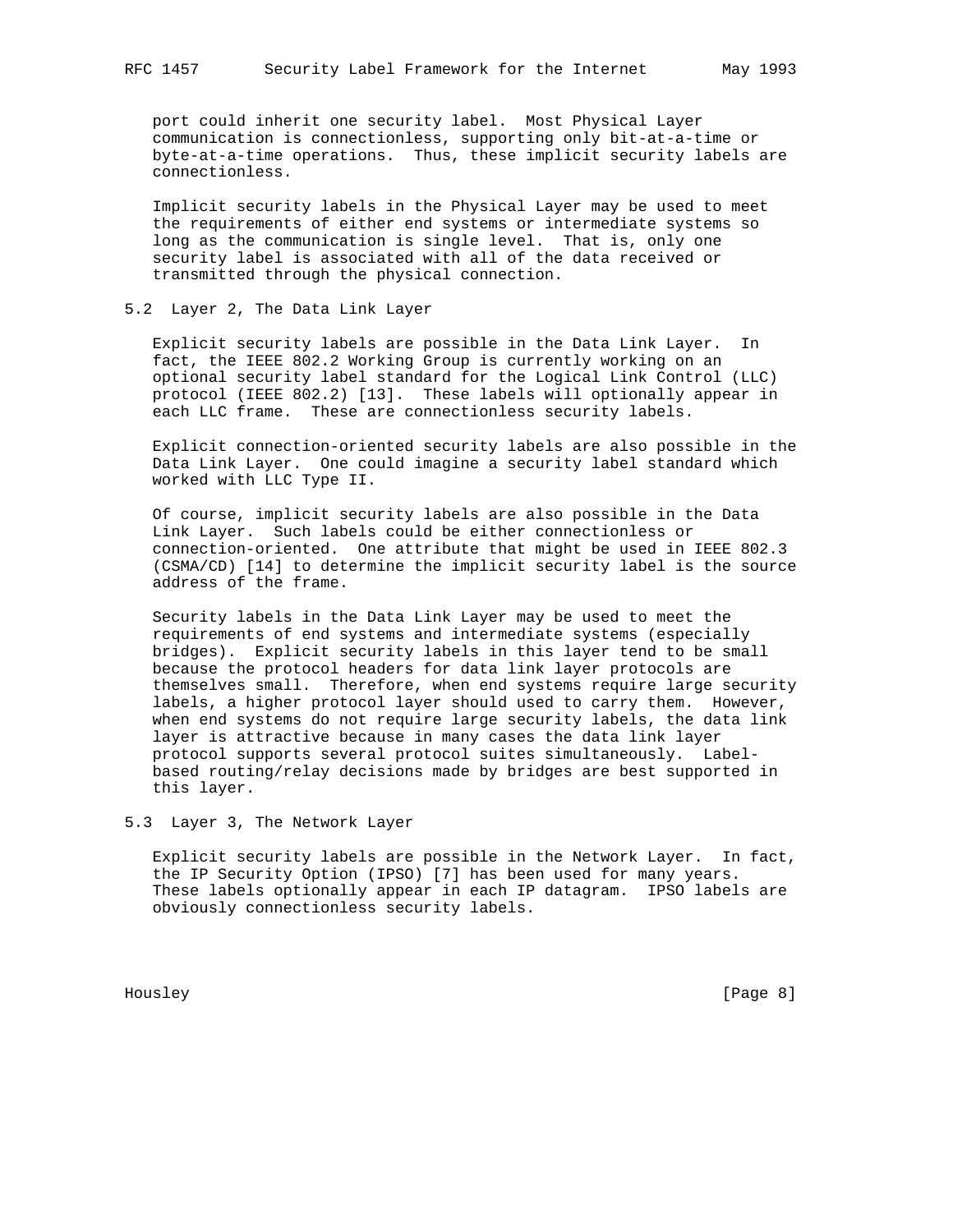Explicit connection-oriented security labels are also possible in the Network Layer. One could easily imagine a security label standard for X.25 [15], but none exists.

 Of course, implicit security labels are also possible in the Network Layer. These labels could be either connectionless or connection oriented. One attribute that might be used to determine the implicit security label is the X.25 virtual circuit.

 Security labels in the Network Layer may be used to meet the requirements of end systems and intermediate systems. Explicit security labels in this layer tend to be small because the protocol headers for network layer protocols are themselves small. Small fixed size network layer protocol headers allow efficient router implementations. Therefore, when end systems require large security labels, a higher protocol layer should used to carry them. Alternatively, the Network Layer (especially the Subnetwork Independent Convergence Protocol (SNICP) sublayer) is an excellent place to carry a security label to support trusted demultiplexing, because many implementations demultiplex from an system-wide daemon to a user process after network layer processing. The SNICP is end to-end, yet it is low enough in the protocol stack to aid trusted demultiplexing.

 Label-based routing/relay decisions made by routers and packet switches are best supported in the Network Layer. Routers can also add labels at subnetwork boundaries. However, placement of these security labels must be done carefully to ensure that their addition does not degrade overall network performance by forcing routers that do not make label-based routing decisions to parse the security label. Also, performance will suffer if the addition of security labels at subnet boundaries induces fragmentation/segmentation.

## 5.4 Layer 4, The Transport Layer

 Explicit security labels are possible in the Transport Layer. For example, the SP4 protocol [10,11] includes them. These labels can be either connectionless (using SP4E) or connection-oriented (using SP4C). SP4 is an addendum to the TP [16] and CLTP [17] protocols.

 Implicit security labels are also possible in the Transport Layer. Such labels could be either connectionless or connection-oriented. One attribute that might be used to determine the implicit label in the SP4 protocol (when explicit labels are not used as discussed above) is the choice of cryptographic key.

 Security labels in the Transport Layer may be used to meet the requirements of end systems. The Transport Layer cannot be used to

Housley [Page 9]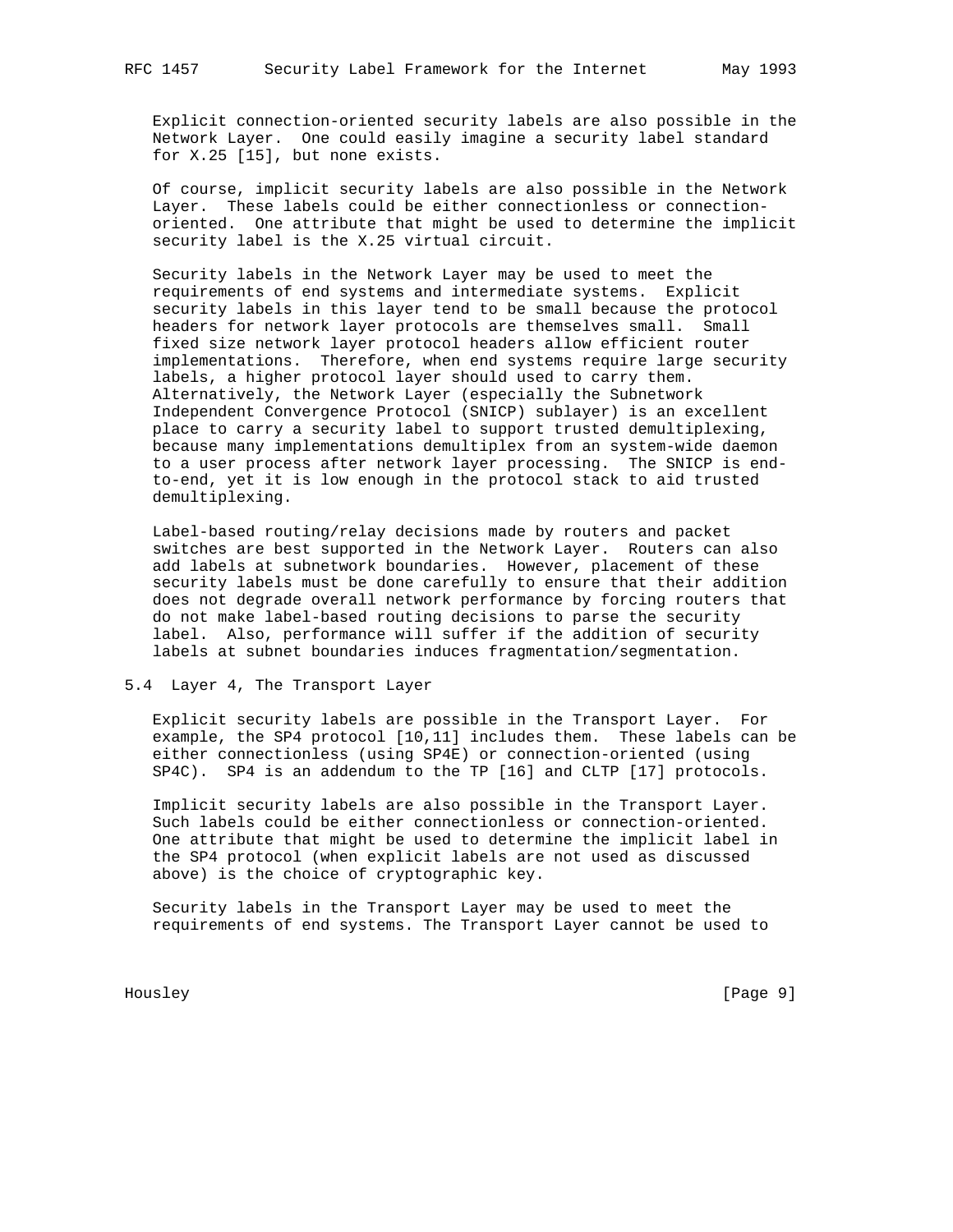meet the requirements of intermediate systems because intermediate systems, by definition, do not process protocols above the Network Layer. Connection-oriented explicit security labels in this layer are especially good for meeting end system requirements where large labels are required. The security label is transmitted only at connection establishment, so overhead is kept to a minimum. Of course, connectionless transport protocols may not take advantage of this overhead reduction technique. Yet, in many implementations the Transport Layer is low enough in the protocol stack to aid trusted demultiplexing.

### 5.5 Layer 5, The Session Layer

 Explicit security labels are possible in the Session Layer. Such labels could be either connectionless or connection-oriented. However, it is unlikely that a standard will ever be developed for such labels because the OSI Security Architecture [4] does not allocate any security services to the Session Layer, and the Internet protocol suite does not have a Session Layer.

 Implicit security labels are also possible in the Session Layer. These implicit labels could be either connectionless or connection oriented. Again, the OSI Security Architecture makes this layer an unlikely choice for security labeling.

 Security labels in the Session Layer may be used to meet the requirements of end systems, but the Session Layer is too high in the protocol stack to support trusted demultiplexing. The Session Layer cannot be used to meet the requirements of intermediate systems because intermediate systems, by definition, do not process protocols above the Network Layer. Security labels in the Session Layer do not offer any advantages to security labels in the Transport Layer.

### 5.6 Layer 6, The Presentation Layer

 Explicit security labels are possible in the Presentation Layer. The presentation syntax may include a security label. This approach naturally performs translation to the local label format and supports both connectionless and connection-oriented security labeling.

 Implicit security labels are also possible in the Presentation Layer. Such labels could be either connectionless or connection-oriented.

 Security labels in the Presentation Layer may be used to meet the requirements of end systems, but the Presentation Layer is too high in the protocol stack to support trusted demultiplexing. The Presentation Layer cannot be used to meet the requirements of intermediate systems because intermediate systems, by definition, do

Housley [Page 10]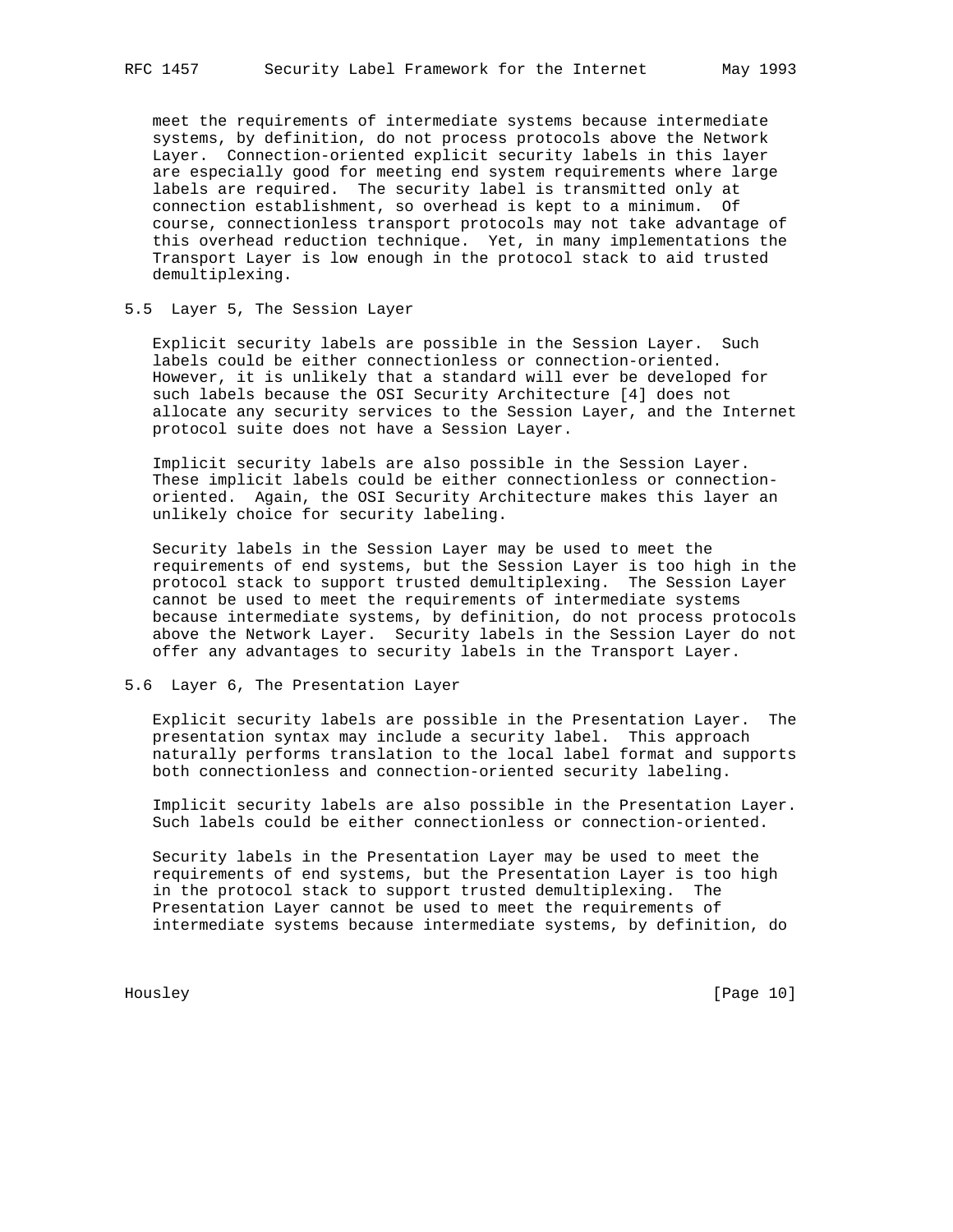not process protocols above the Network Layer. To date, no Presentation Layer protocols have been standardized which include security labels.

5.7 Layer 7, The Application Layer

 Explicit security labels are possible in the Application Layer. The CCITT X.400 message handling system includes security labels in message envelopes [18]. Other Application Layer protocols will probably include security labels in the future. These labels could be either connectionless or connection-oriented. Should security labels be incorporated into transaction processing protocols and message handling protocols, these will most likely be connectionless security labels; should security labels be incorporated into other application protocols, these will most likely be connection-oriented security labels. Application layer protocols are unique in that they can include security label information which is specific to a particular application without burdening other applications with the syntax or semantics of that security label.

 Store and forward application protocols, like electronic messaging and directory protocols, deserve special attention. In terms of the OSI Reference Model, they are end system protocols, but multiple end systems cooperate to provide the communications service. End systems may use security labels to determine which end system should be next in a chain of store and forward interactions; this use of security labels is very similar to the label-based routing/relay decisions made by routers except that the security labels are carried in an Application Layer protocol. Also, Application Layer protocols must be used to carry security labels in a store and forward application when sensitivity labels must be concealed from some end systems in the chain or when some end systems in the chain are untrustworthy.

 Implicit security labels are also possible in the Application Layer. These labels could be either connectionless or connection-oriented. Application title or well know port number might be used to determine the implicit label.

 Security labels in the Application Layer may be used to meet the requirements of end systems, but the Application Layer is too high in the protocol stack to support trusted demultiplexing. The Application Layer cannot be used to meet the requirements of intermediate systems because intermediate systems, by definition, do not process protocols above the Network Layer.

Housley [Page 11]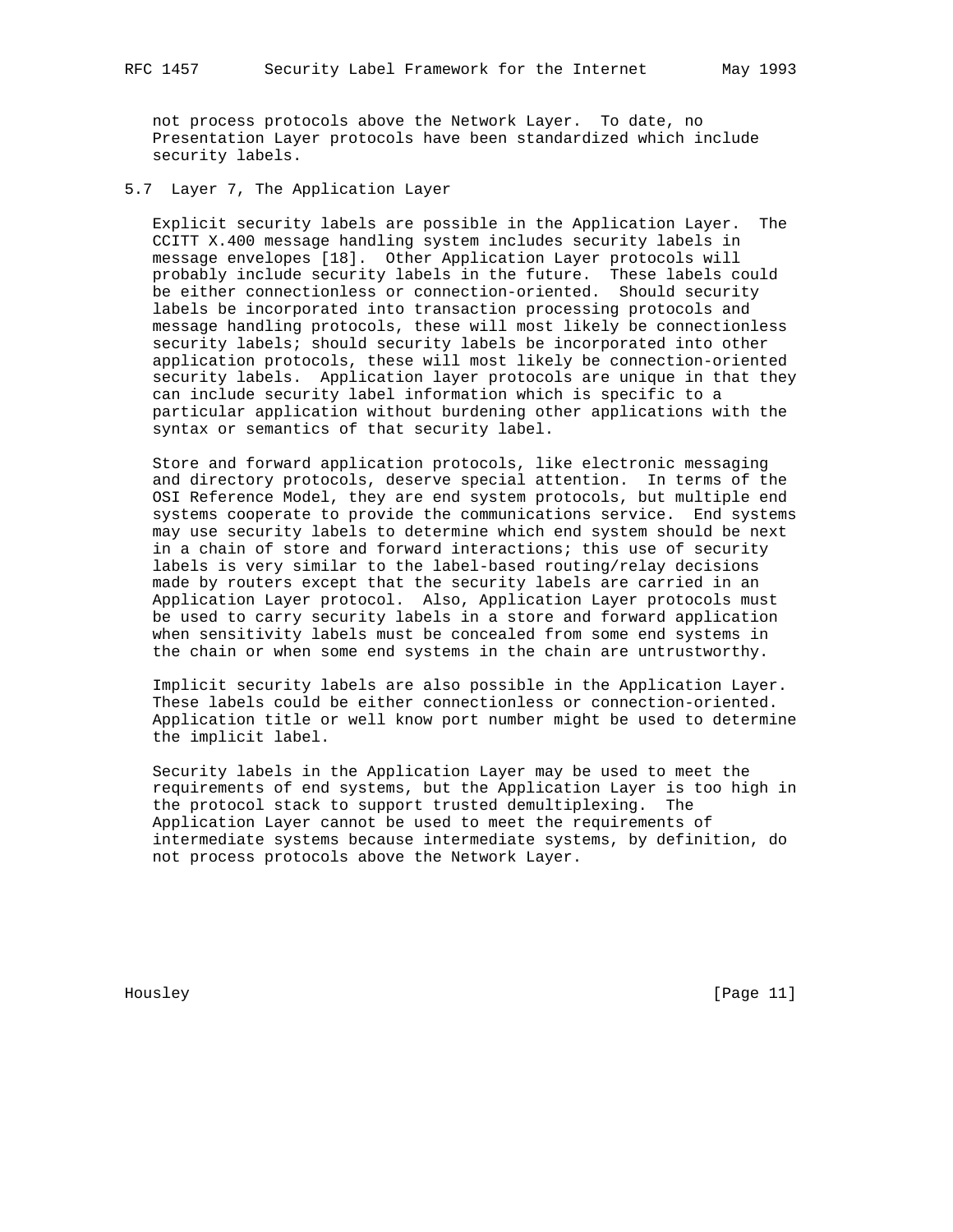# 6.0 Summary

 Very few hard rules exist for security labels. Internet architects and protocol designers face many tradeoffs when making security label placement decisions. However, a few guidelines can be derived from the preceding discussion:

 First, security label-based routing decisions are best supported by explicit security labels in the Data Link Layer and the Network Layer. When bridges are making the routing decisions, the Data Link Layer should carry the explicit security label; when routers are making the routing decisions, the Network Layer should carry the explicit security label.

 Second, when security labels are specific to a particular application it is wise to define them in the application protocol, so that these security labels will not burden other applications on the network.

 Third, when trusted demultiplexing is a concern, the Network Layer (preferably the SNICP) or Transport Layer should be used to carry the explicit security label. The SNICP or transport protocol are especially attractive when combined with a cryptographic protocol that binds the security label to the data and protects the both against undetected modification.

 Fourth, to avoid explicit security label translation, a common explicit security label format should be defined for the Internet. Registration of security label semantics should be used so that many security policies can be supported by the common explicit security label syntax.

#### References

- [1] ISO Open Systems Interconnection Basic Reference Model (ISO 7498). International Organization for Standardization, 1981.
- [2] Dictionary of Military and Associated Terms (JCS Pub 1). Joint Chiefs of Staff. 1 April 1984.
- [3] Security Requirements for Automatic Data Processing (ADP) Systems (DODD 5200.28). Department of Defense. 21 March 1988.
- [4] Information Processing Systems Open Systems Interconnection Reference Model - Security Architecture (ISO 7498-2). Organization for Standardization, 1988.
- [5] Biba, K. J. "Integrity Considerations for Secure Computer Systems", MTR-3153, The Mitre Corporation, April 1977.

Housley [Page 12]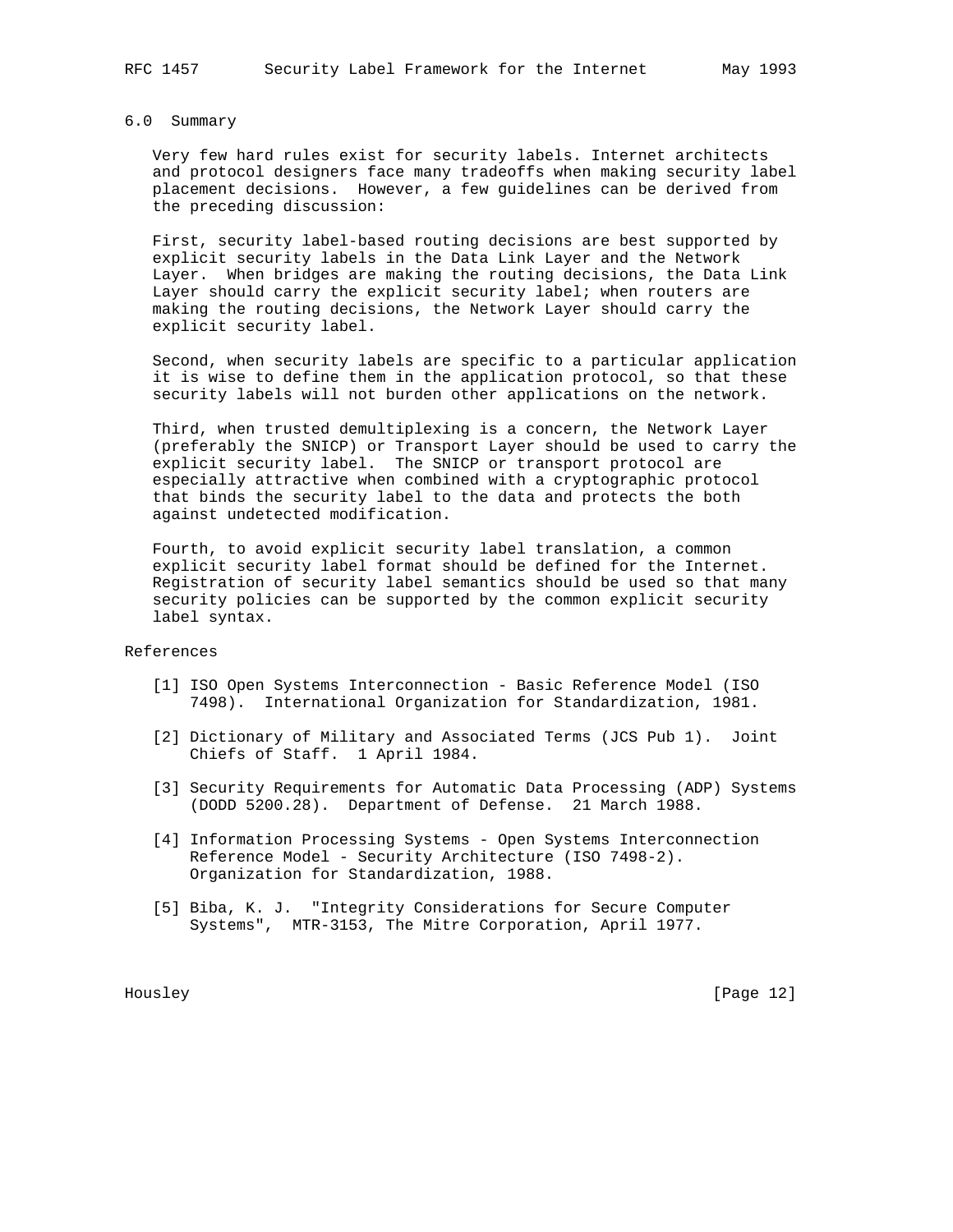- [6] Bell, D. E.; LaPadula, L. J. "Secure Computer System: Unified Exposition and Multics Interpretation", MTR-2997, The MITRE Corporation, March 1976.
- [7] Kent, S. "U.S. Department of Defense Security Options for the Internet Protocol", RFC 1108, BBN Communications, November 1992.
- [8] Trusted Computer System Evaluation Criteria (DoD 5200.28-STD) National Computer Security Center, 26 December 1985.
- [9] Trusted Network Interpretation of the Trusted Computer System Evaluation Criteria, (NCSC-TG-005, Version-1). National Computer Security Center, 31 July 1987.
- [10] Nazario, Noel (Chairman). "Standard Security Label for GOSIP An Invitational Workshop", NISTIR 4614, June 1991.
- [11] Dinkel, Charles (Editor). "Secure Data Network System (SDNS) Network, Transport, and Message Security Protocols", NISTIR 90- 4250, February 1990, pp 39-62.
- [12] Dinkel, Charles (Editor). "Secure Data Network System (SDNS) Key Management Documents", NISTIR 90-4262, February 1990.
- [13] IEEE Standards for Local Area Networks: Logical Link Control, IEEE 802.2. The Institute of Electrical and Electronics Engineers, Inc, 1984.
- [14] IEEE Standards for Local Area Networks: Carrier Sense Multiple Access with Collision Detection (CSMA/CD) Access Method and Physical Layer Specification, IEEE 802.3. The Institute of Electrical and Electronics Engineers, Inc, 1985.
- [15] Recommendation X.25, Interface Between Data Terminal Equipment (DTE) and Data Circuit Terminating Equipment (DCE) for Terminals Operating in the Packet Mode on Public Data Networks. Consultative Committee, International Telephone and Telegraph (CCITT), 1984.
- [16] Information Processing Systems Open Systems Interconnection Connection oriented transport protocol specification (ISO 8073). Organization for Standardization, 1985. [Also ISO 8208]
- [17] Information Processing Systems Open Systems Interconnection Protocol for providing the connectionless-mode transport service (ISO 8602). Organization for Standardization, 1986.

Housley [Page 13]